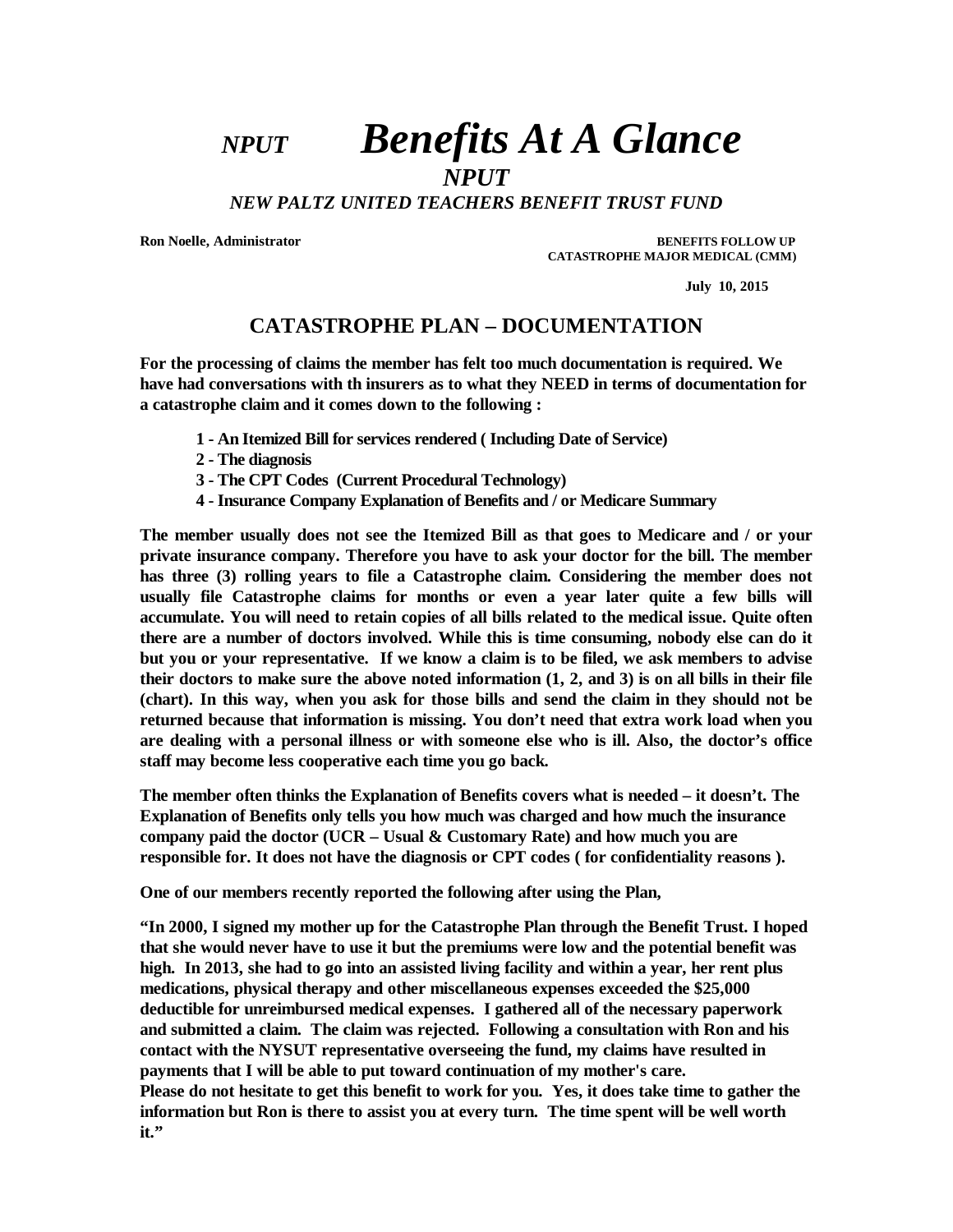**(NOTE: Originally in 1997 we were able to include parents/in-laws in the plan, however the insurance company terminated that option in 2005, grandfathering those already covered.)** 

## **WE ARE OFTEN ASKED "WHAT IS THE CATASTROPHE PLAN OR WHAT DOES IT COVER". CONSIDER THE FOLLOWING SUMMARY:**

**II. GROUP CMM SUMMARY OF BENEFITS** 

## **Preventive and primary care benefits for children up to age 30 None. No Deductible applies to these services.**  Critical Illness benefit None. No Deductible applies to this benefit. **For participants who remain covered under a Basic Plan, after their effective date The amount of the Deductible you must meet before benefits are paid by this Plan is the greater of:**  • **The benefits of the Basic Plan; or**  • **Covered Charges that total \$25,000 which are incurred in a dedicated Accumulation Period. Covered Charges include cumulative benefit payments and out-of-pocket costs incurred under the Basic Plan both of which are based on the Allowed Amount determined by the Claim Administrator. See the** *Definitions* **section for complete definitions of Covered Charges, Allowed Amount and Accumulation Period. For participants who do not remain covered under a Basic Plan, after their effective date The amount of the Deductible you must meet before benefits are paid by this Plan is an amount equal to:**  • **Covered Charges incurred during the first 70 days of each confinement in a Hospital;**  • **The first \$10,000 of Covered Charges incurred for radiation or chemotherapy, physical or speech therapy;**  • **The first \$50,000 of Covered Charges incurred as a result of services received from all Physicians; and**  • **The first \$2,500 of Covered Charges received**

**for prescription drugs during periods when** 

**the participant is not hospitalized.** 

# **Deductible for each Covered Participant per Accumulation Period for:**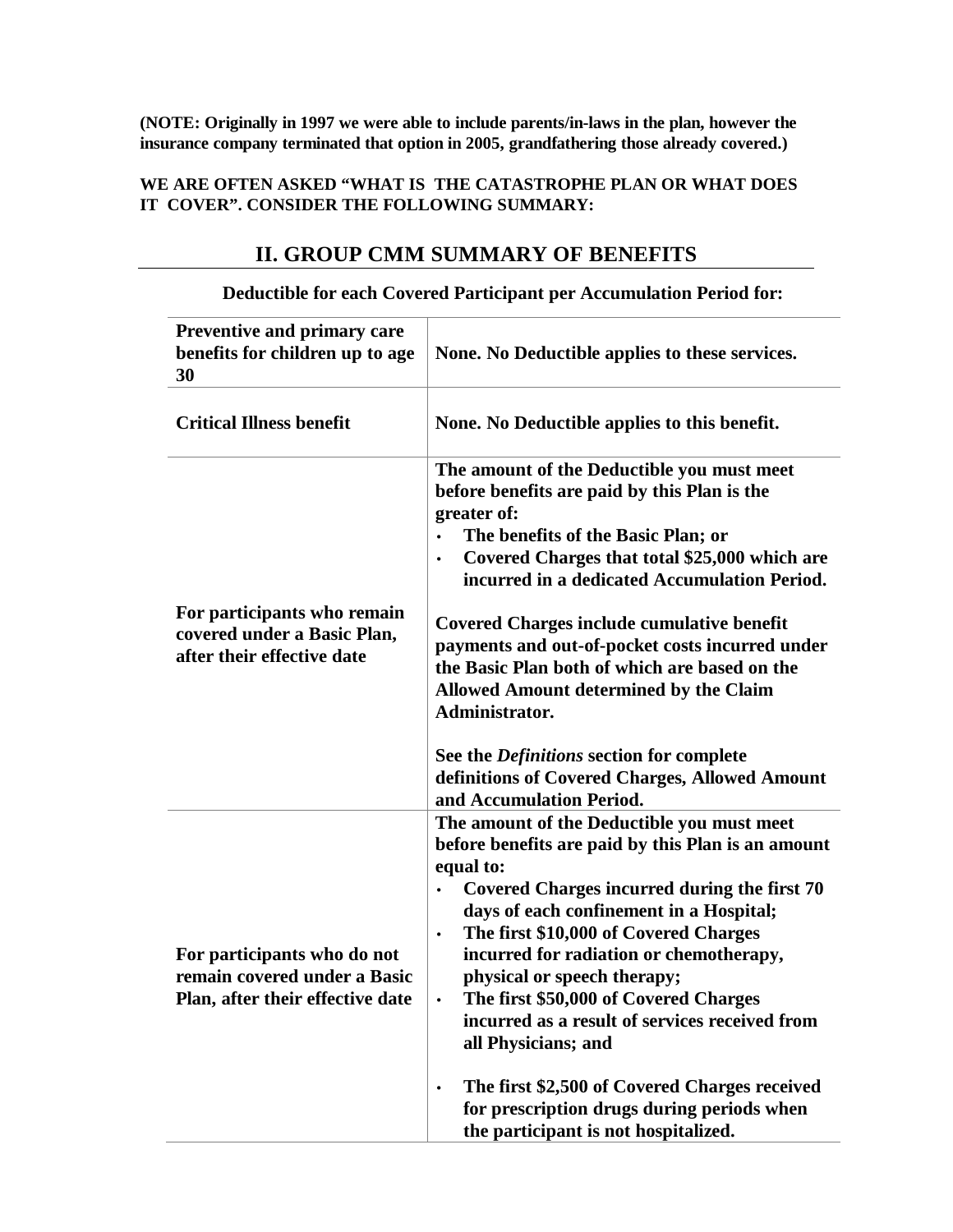| <b>Deductible Accumulation</b><br>Period                                               | 36 consecutive months                                                                                                              |
|----------------------------------------------------------------------------------------|------------------------------------------------------------------------------------------------------------------------------------|
| <b>Benefit Period</b>                                                                  | Five $(5)$ years                                                                                                                   |
| Benefits to be paid during<br>each Benefit Period after the<br>Deductible is satisfied | 100% of Covered Charges, except for private<br>duty nursing which is paid at 85% of Covered<br>Charges up to the lifetime maximum. |

**Please note: A participant or Group Purchaser cannot request an increase or decrease in the per person deductible amount.** 

| <b>Each Benefit Period</b>                                                             | No maximum benefit other than those outlined in<br>this Plan Document                                                                                                                          |
|----------------------------------------------------------------------------------------|------------------------------------------------------------------------------------------------------------------------------------------------------------------------------------------------|
| <b>Charges for Hospital room</b><br>and board, per day                                 | 100% of Covered Charges for semi-private room                                                                                                                                                  |
| Charges for intensive care,<br>per day                                                 | 100% of Covered Charges incurred in an<br>intensive care unit                                                                                                                                  |
| <b>Charges for private duty</b><br>nursing                                             | \$120 per 8 hour shift $(\$360$ per day)<br>$\bullet$<br>\$35,000, while eligible for benefits under<br>the Plan<br>Benefits are paid at 85% of Covered Charges up<br>to the lifetime maximum. |
| <b>Charges for ambulance</b><br>service, while eligible for<br>benefits under the Plan | 100% of Covered Charges                                                                                                                                                                        |
| <b>Charges for home health care</b>                                                    | Up to 1,200 hours per calendar year during each<br><b>Benefit Period</b>                                                                                                                       |
| Charges for care in a<br><b>Convalescent Home or</b><br><b>Custodial Care Facility</b> | \$500 per week<br>\$80,000, while eligible for benefits under<br>the Plan<br>Benefits begin on the 6 <sup>th</sup> day of such confinement.                                                    |

## **Maximum Benefits for each Covered Participant for:**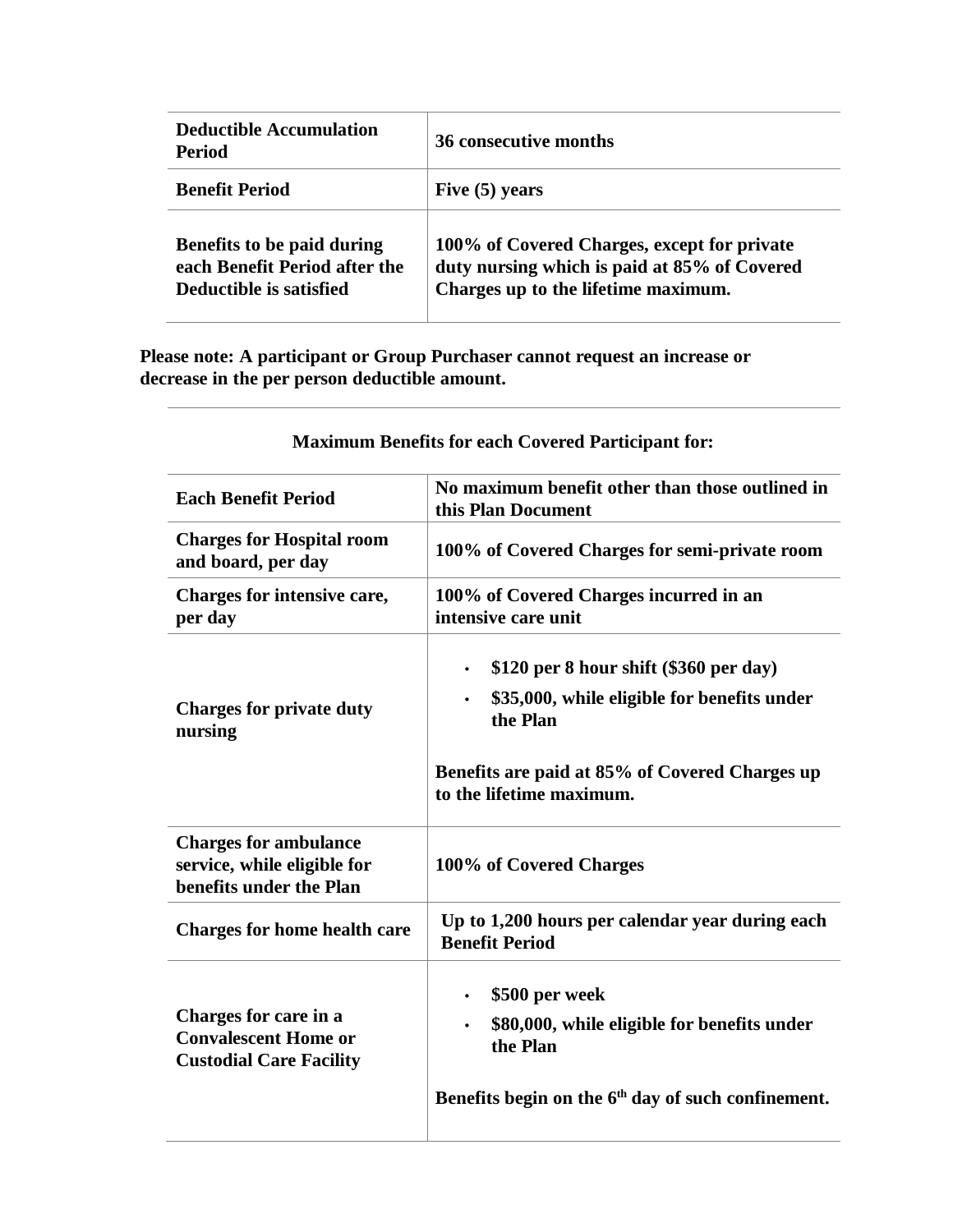**Please note: The preceding is a summary please consult your Group CMM (Policy #CMMI-002) Plan Document for more detailed description of benefits.** 

## **CRITICAL ILLNESS BENEFIT**

**The Critical Illness benefit of \$2,500 is payable in a lump sum upon the diagnosis of a Critical Illness by a Physician. No Deductible applies to this benefit, and it is payable one time while eligible for benefits under the Plan.** 

**"Critical Illness" means a heart attack, stroke, terminal illness, cancer, quadriplegia or an illness requiring coronary bypass surgery or a major organ transplant.** 

**"Heart Attack" means the death of a portion of the heart muscle (myocardium) resulting from a blockage of one or more coronary arteries. The diagnosis must include all of the following criteria: 1) EKG findings consistent with Myocardial Infarction; and 2) elevation of cardiac enzymes above generally accepted laboratory levels of normal; and 3) chest pains.** 

**"Stroke" means a cerebral vascular accident or incident. Stroke does not include Transient Ischemic Attacks and attacks of Vertebrobasilar Ischemia. The Plan will pay a benefit for Stroke which produces permanent neurological sequela persisting for at least 30 days following an initial diagnosis. The Claim Administrator must receive evidence of the permanent neurological damage provided by a CAT scan or MRI.** 

**"Terminal Illness" means a medical condition: 1) which is expected to result in the participant's death within 12 months; and 2) from which the participant is not expected to recover.** 

**"Cancer" means a malignant tumor characterized by the uncontrolled growth and spread of malignant cells and the invasion of tissue. Cancer includes leukemia. Excluded are cancers such as: 1) pre-malignant tumors or polyps; 2) cancer in-situ, intraductal non-invasive carcinoma of the breasts; 3) any skin cancers except melanomas; or 4) Stage 1 Hodgkin's Disease. The Plan will not exclude a clinical diagnosis of cancer if, in the opinion of the attending Physician, a positive diagnosis cannot otherwise be made without jeopardizing the life of the participant. In any event, there must be a definitive treatment for cancer.** 

**"Quadriplegia" means the complete and permanent loss of the use of all four limbs through paralysis for a continuous period of 180 days, as confirmed by a Physician.**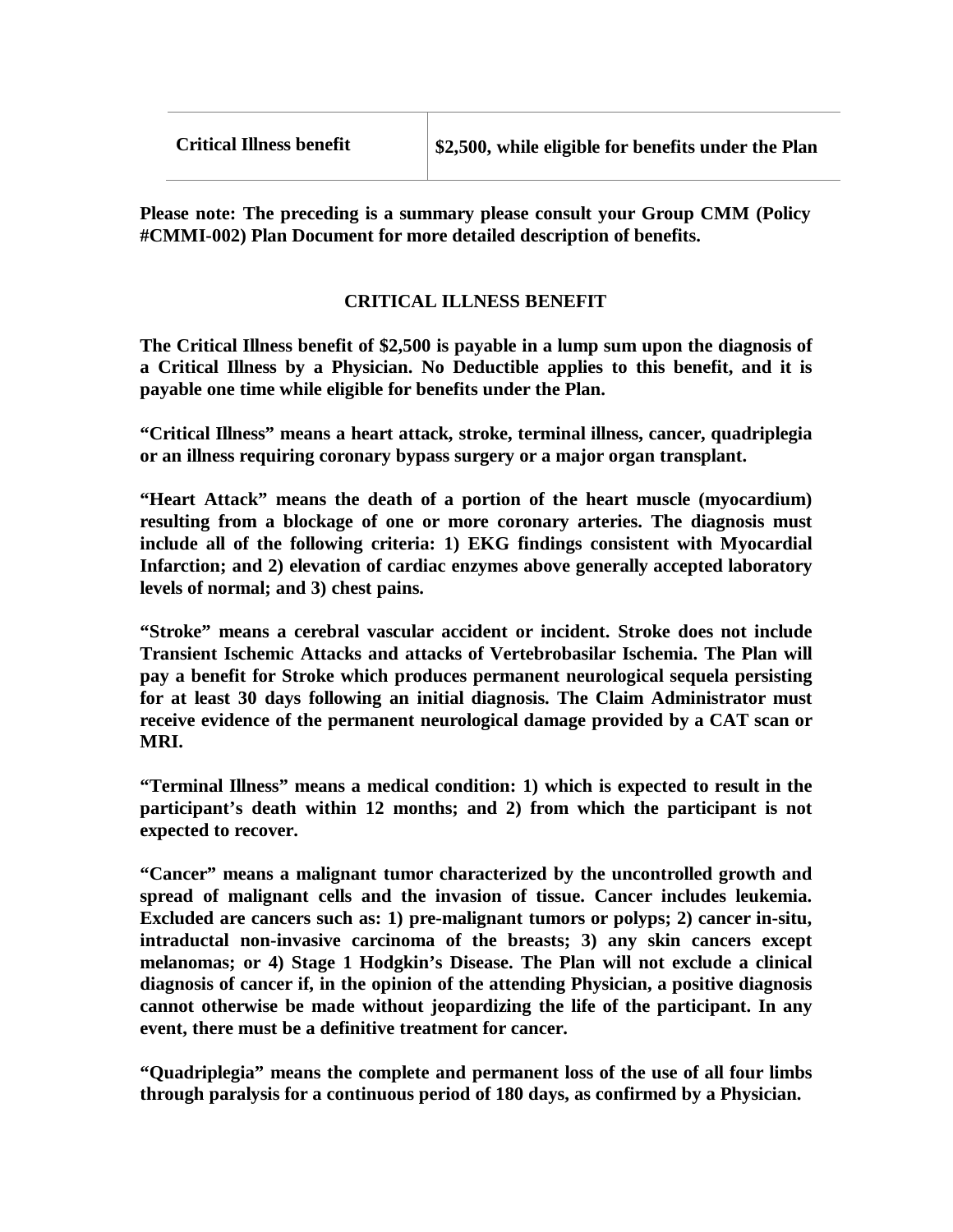**"Coronary Bypass Surgery" means bypass surgery using either the saphenous vein or internal mammary artery graft for the treatment of coronary artery disease. The surgery must be performed for the treatment of coronary artery disease to correct a severe stenosis: 1) in the main trunk or left coronary artery; and 2) proximal stenosis of major coronary branches. The Claim Administrator must receive: 1) a confirmation by a consulting cardiologist; and 2) angiographic evidence of the underlying disease.** 

**"Major Organ Transplant" means surgery to transplant any of the following organs: heart, kidney, lung, liver of bone marrow. Major Organ Transplant does not include transplanted organs from non-human donors.** 

**(Please note; the \$25,000 deductible does not apply to the Critical Illness Benefit.)** 

## **HEALTH ADVOCATE BENEFIT**

#### *Members have additional assistance in dealing with medical issues*

**Health Advocate has been added to the NYSUT Member Benefits Trust-endorsed Catastrophe Major Medical Plan. The Board of the NYSUT Member Benefits Trust announced the addition of the medical assistance and information service to the CMM benefits package at no additional charge.** 

**The CMM Plan supplements your basic hospitalization and major medical insurance, including Medicare. If you or a loved one were to become afflicted with a serious sickness or severely injured, the CMM Plan assists with your out-of-pocket costs – saving you from additional stress and headaches during an already difficult time.** 

**CMM participants do not need to have an ongoing CMM claim to utilize Health Advocate's services – which cover a wide variety of medical situations that require assistance. Health Advocate offers assistance in navigating the health care system, understanding treatment options and maximizing health insurance benefits.** 

**It specializes in helping individuals navigate through health care and insurance issues such as medical, hospital, dental, mental health, prescription drug and other matters. Health Advocate can also assist with medical billing problems and other insurance-related concerns.** 

**Health Advocate can provide assistance in areas such as:** 

- **Resolving medical claim problems**
- **Assisting with complex health care needs**
- **Finding the correct specialists and treatment facilities**
- **Advising claimants about appeal rights and coverage denials**
- **Researching and coordinating eldercare services**

**Participants in the CMM Plan who need to contact Health Advocate will be assigned their own Personal Health Advocate (typically a registered nurse) and will be asked to provide necessary background information so the Personal Health Advocate can begin**